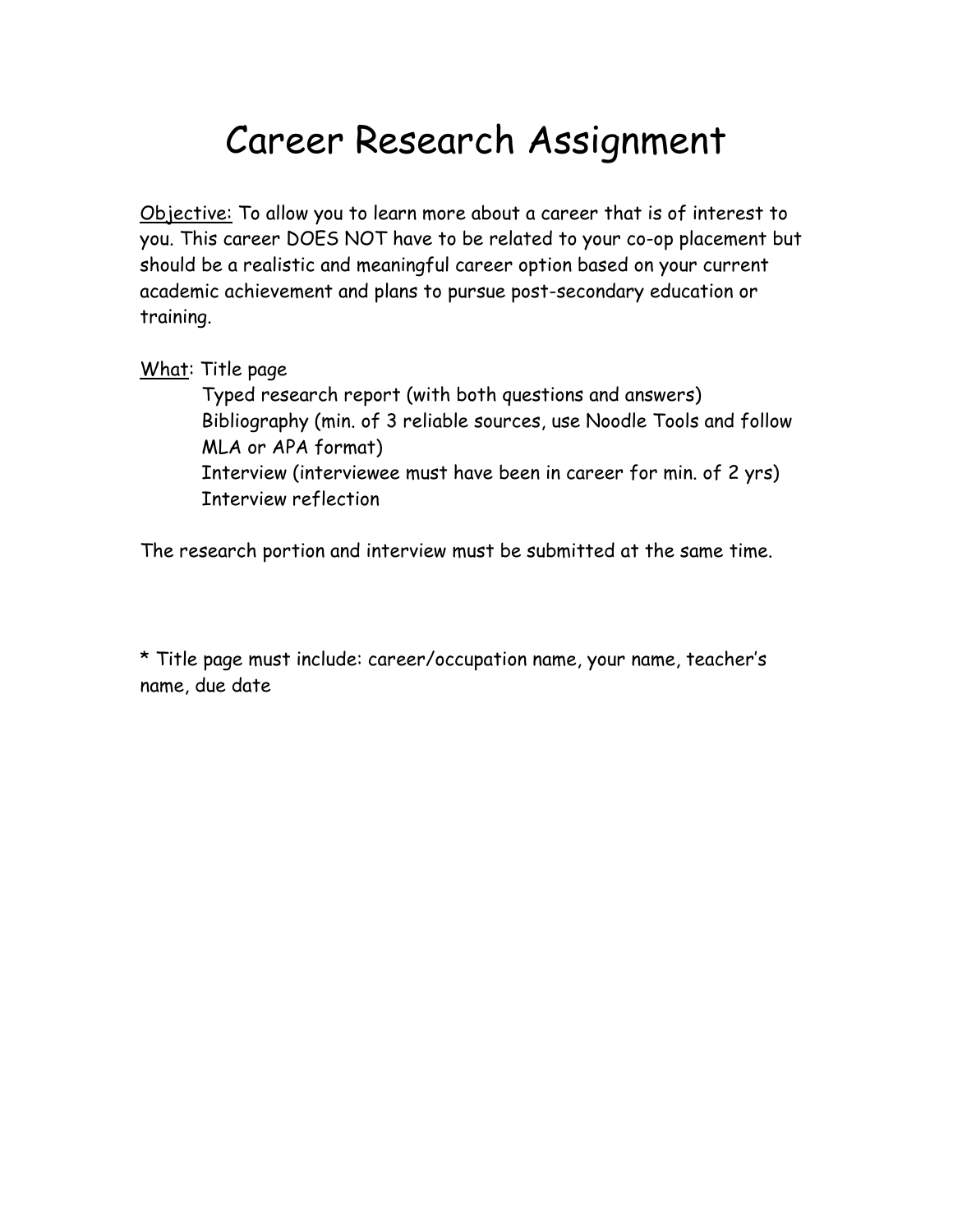## Career Exploration

Helpful websites:

www.labourmarketinformation.ca www.jobsetc.gc.ca http://www.ilc.org/cfmx/CM/index.cfm?Menu\_ID\_Sel=200&Lang\_Sel=1 www.apprenticesearch.com

www.careercruising.com Username: bluewater Password: 2550

## Answer the following questions completely. Make sure your information is recent and you have consulted at least 3 reliable sources!!

- 1. What do people in this occupation do on the job? (i.e. their duties, activities, responsibilities)
- 2. What education or training is required to enter this occupation?

| If College/University, answer these | If Apprenticeship, answer these       |
|-------------------------------------|---------------------------------------|
| questions                           | questions                             |
| a) What is the exact name of the    | a) What is the exact name of the      |
| program you would be taking?        | trade in which you would become       |
| b) How many years is the            | certified?                            |
| program?                            | b) Provide the names and locations of |
| c) Find and name two schools in     | two schools where you can attend the  |
| Ontario that offer this             | in school training portion            |
| program. Where are they             | c) How many in-school sessions must   |
| located?                            | you take? How long are they?          |
| d) What are the entrance            | d) How many on-the-job hours are      |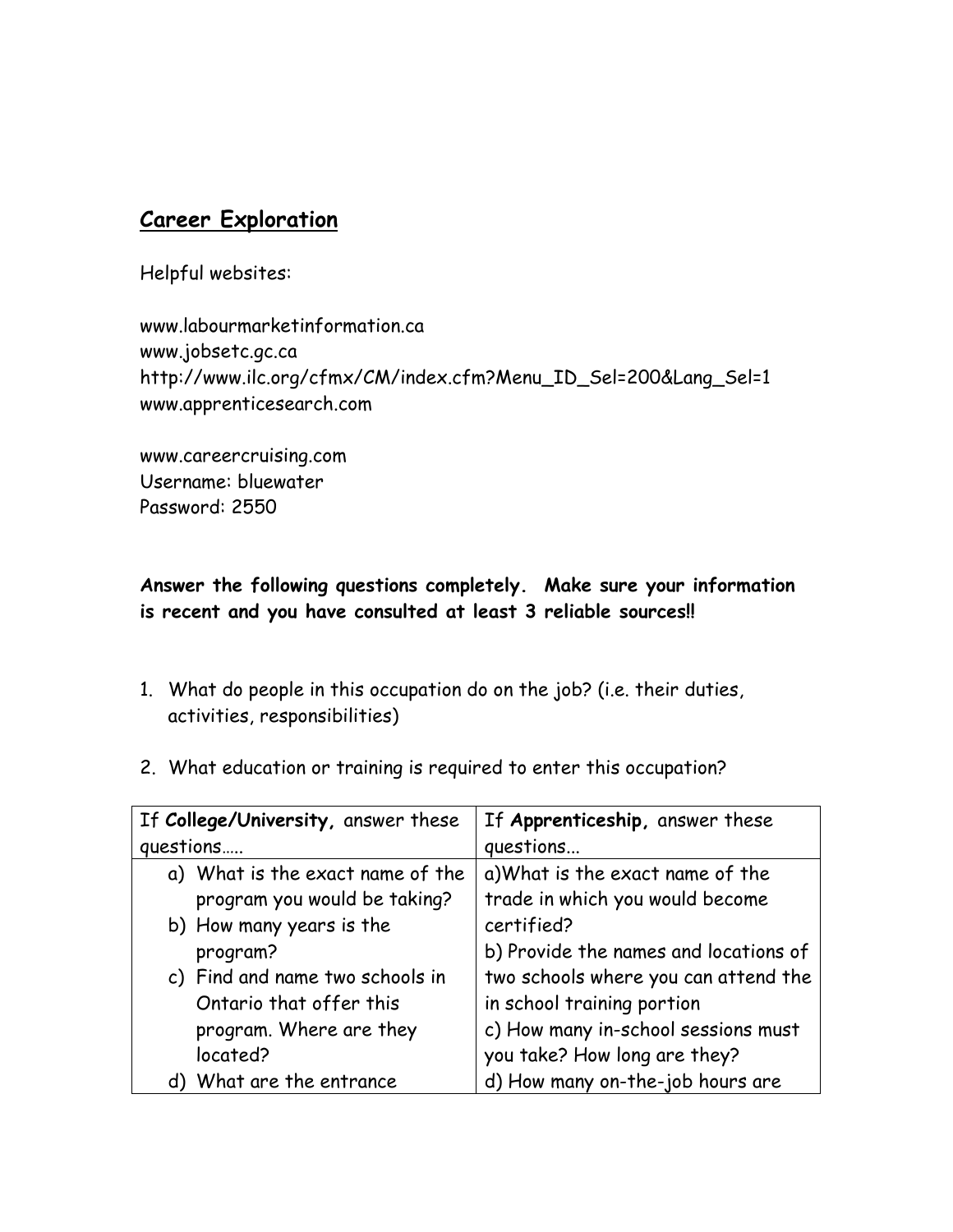| requirements to be accepted  | needed to complete the              |
|------------------------------|-------------------------------------|
| into this program? (e.g.     | apprenticeship?                     |
| admission averages, required | e) What are the entrance            |
| courses, experience)         | requirements (e.g. secondary school |
|                              | subjects) for trade school?         |

- 3. What training opportunities/requirements exist for people already in this occupation? (e.g. upgrading, additional qualification etc)
- 4. What interests, likes, or abilities are required for this occupation? (e.g. enjoy being outdoors, excellent people skills)
- 5. a) List 3 *advantages* of this career. b) List 3 *disadvantages* of this career.
- 6. Why are you interested in this career? What about it is appealing to you?
- 7. a) What is an average starting wage/salary? b) What would be your pay after 2 or 3 years?
	- c) What is the maximum wage/salary for this career?
	- d) Are people in this occupation typically entitled to benefits through their employer? (e.g. health and dental, pension, long term disability)
- 8. Describe the working conditions (inside? outside? office setting?) and weekly hours for this position.
- 9. What other occupations are related to this one?
- 10. Do you think that this job would allow you to be the type of person you want to be? (i.e. creative, flexible, independent etc) Explain?
- 11. In what ways would this job affect your personal life?
- 12. a) Where would you like to work in the future (geographically)? b) What are the job prospects for this region you selected in part A? Please refer to http://ca.indeed.com and type in the desired occupation www.workingincanada, gc, ca - go to right hand side to "Wages and Outlook" and type in the job title and province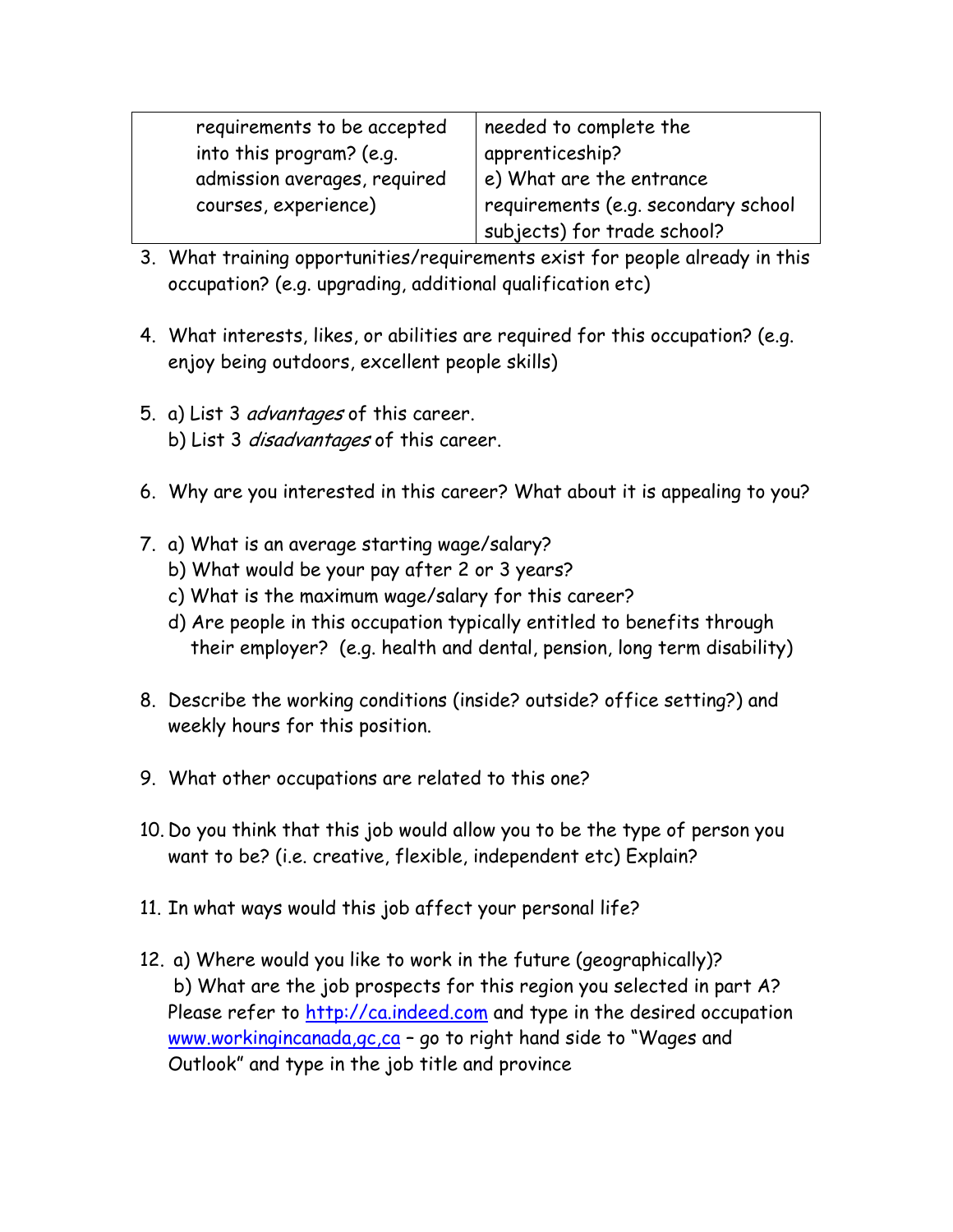13. Do you have the required subjects, marks, work ethic, etc. to be eligible for, and successful in, this career? Be realistic. If not, what changes might you make in order to plan for a career in this field?

#### Interview Form

\*\*You must complete the interview in person or over the phone. In no circumstances is the interviewee to complete the form. \*\*You may not interview a family member without approval to do so.

Student Name:

Name of Person Interviewed:

Name of Company/Business:

Description/Nature of Company or Business:

#### Interview Questions (asked and completed by the student)

- 1. What is your job title?
- 2. What are the duties and responsibilities of your job?
- 3. How many hours per day or week do you work? Do you work shifts?
- 4. Can you tell me about your background and how you got into this field?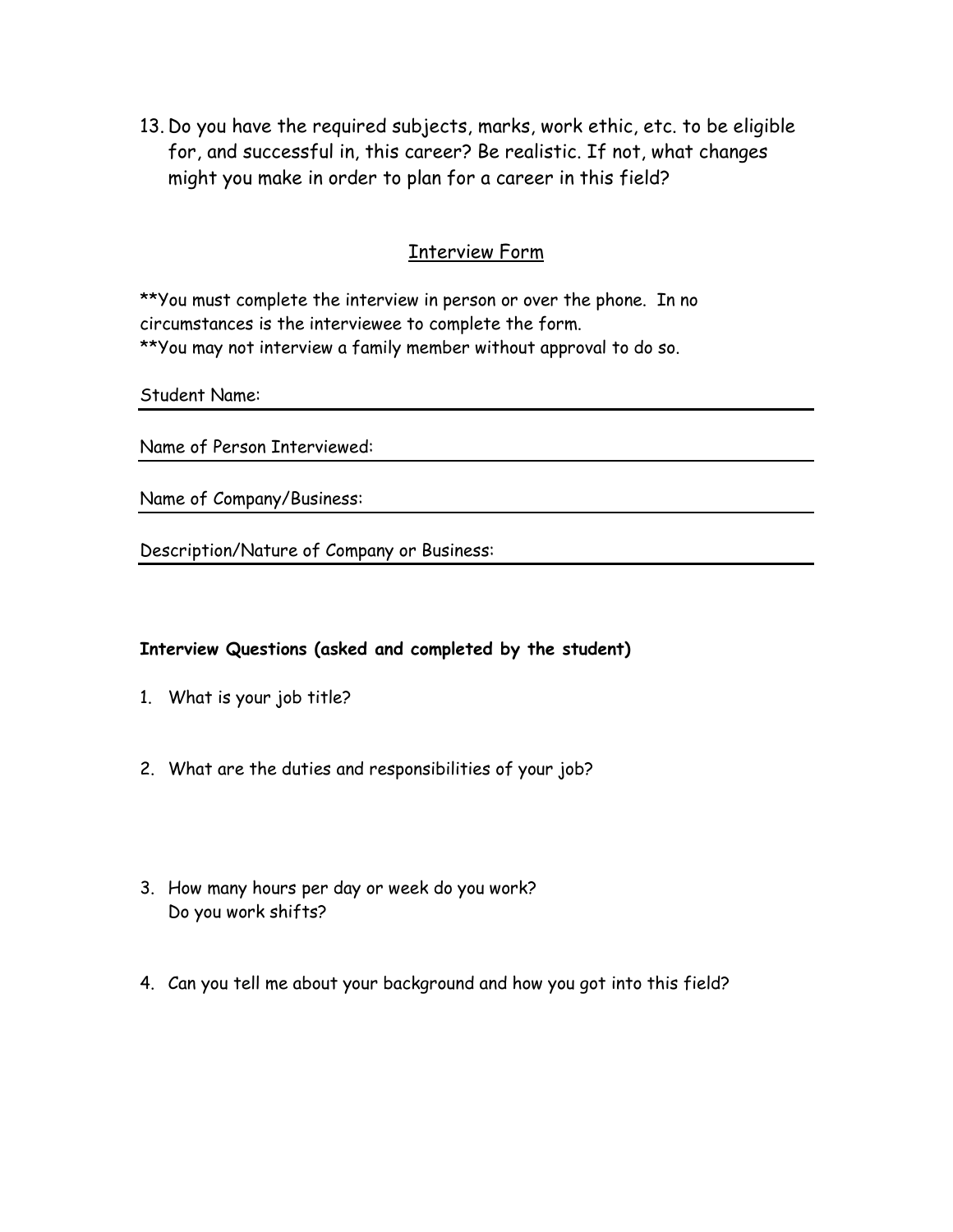5. a) What do you like the most about your work?

b) What do you like the least about your work?

6 a) What education or training is needed for this occupation?

b) What training have you completed since starting the job?

c) What personal characteristics are required for someone to be successful in this job?

7. Is there a steady demand for workers in this field? How much job security is there?

- 8. What should people do to get started in this career? (i.e. experience, training, education)
- 9. How might this job change in the future?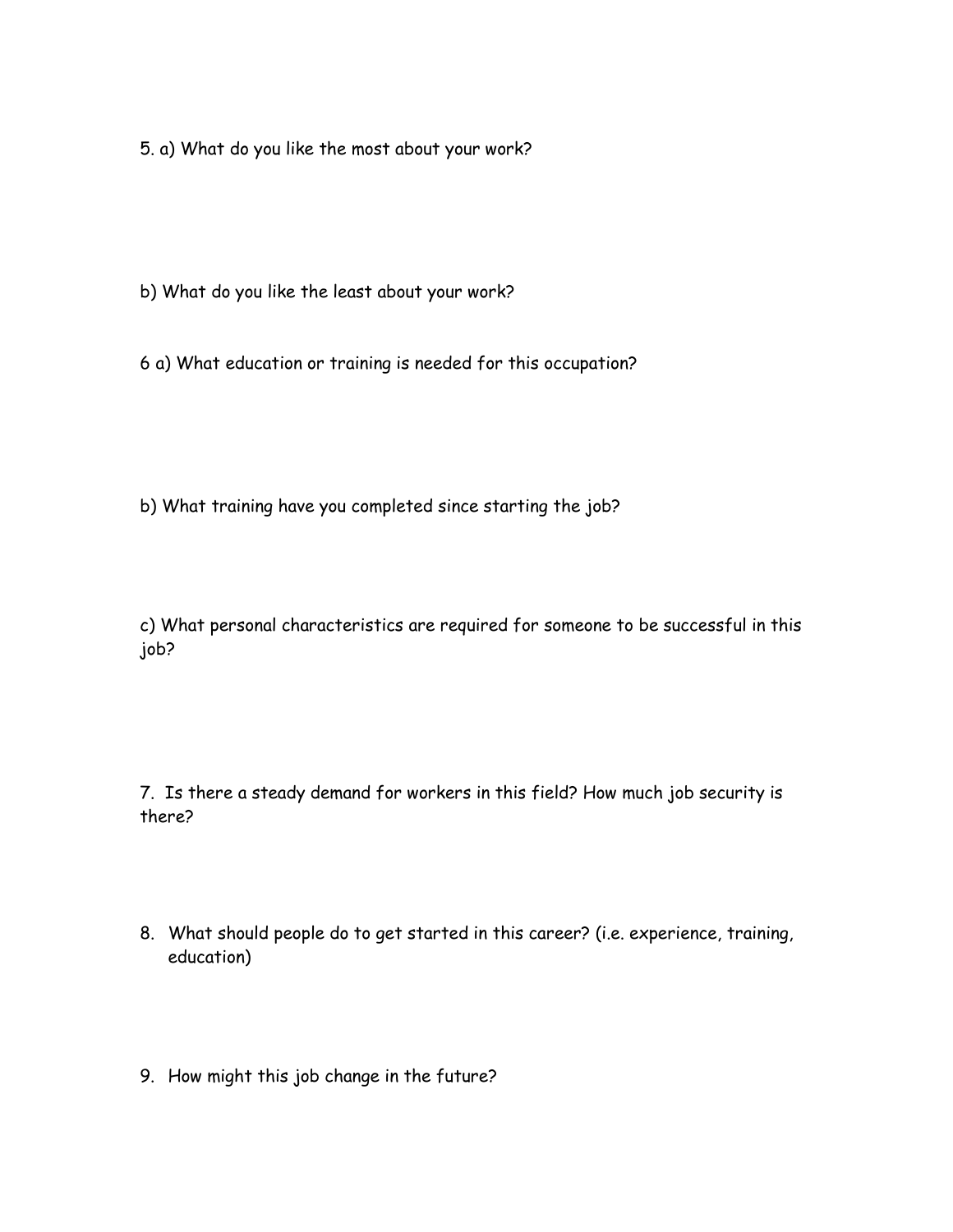10. What other jobs could you do with the skills/education you have gained in this field.

11. How are new employees hired for this position?

12. Ask one additional question of your choice:

 $Q.$   $\overline{Q}$ .  $\overline{Q}$   $\overline{Q}$   $\overline{Q}$   $\overline{Q}$   $\overline{Q}$   $\overline{Q}$   $\overline{Q}$   $\overline{Q}$   $\overline{Q}$   $\overline{Q}$   $\overline{Q}$   $\overline{Q}$   $\overline{Q}$   $\overline{Q}$   $\overline{Q}$   $\overline{Q}$   $\overline{Q}$   $\overline{Q}$   $\overline{Q}$   $\overline{Q}$   $\overline{Q}$   $\overline{Q}$   $\overline{Q}$ \_\_\_\_\_\_\_\_\_\_\_\_\_\_\_\_\_\_\_\_\_\_\_\_\_\_\_\_\_\_\_\_\_\_\_\_\_\_\_\_\_\_\_\_\_\_\_\_\_\_\_\_\_\_\_\_\_  $A.$ \_\_\_\_\_\_\_\_\_\_\_\_\_\_\_\_\_\_\_\_\_\_\_\_\_\_\_\_\_\_\_\_\_\_\_\_\_\_\_\_\_\_\_\_\_\_\_\_\_\_\_\_\_\_\_\_\_

\_\_\_\_\_\_\_\_\_\_\_\_\_\_\_\_\_\_\_\_\_\_\_\_\_ \_\_\_\_\_\_\_\_\_\_\_\_\_\_\_\_\_\_\_\_\_\_\_\_\_\_

Student Interviewer's Signature Employer's (Interviewee) Signature